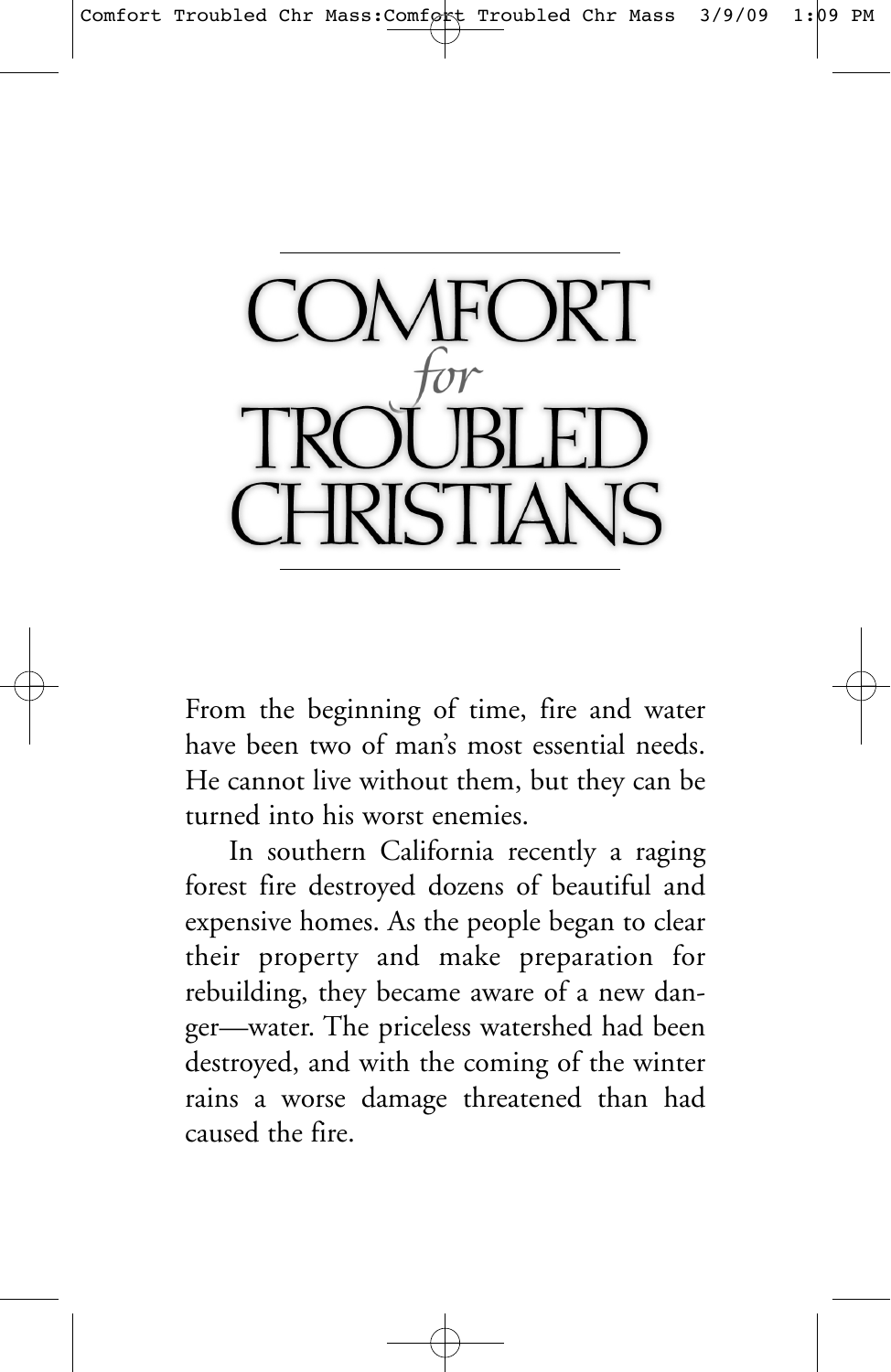Is anything more dangerous than fire and water? In describing the trials of the saints, God uses these terms: "We went through fire and through water: but thou broughtest us out into a wealthy place" (Psalm 66:12). The word *wealthy* means abundant, a wide place, recovery, or refreshment. God describes the trials, troubles, and afflictions of His children as "fire and water" indicating that they are very severe. At first this would seem to be discouraging, but the joy, the victory, and the comfort are wrapped up in that word "through."

A Christian is never submerged in the flood and he is not consumed by the fire; he always passes "through." Even at the end of life the psalmist declared, "Though I walk through the valley of the shadow of death." These metaphors do not necessarily refer to different types of affliction, but teach the same truth regarding God's hand upon us. So we will consider the trial by fire.

God's Presence in Our Trial by Fire

Job compared his affliction to being cast into a "furnace." "When he hath tried me, I shall come forth as gold" (Job 23:10). Note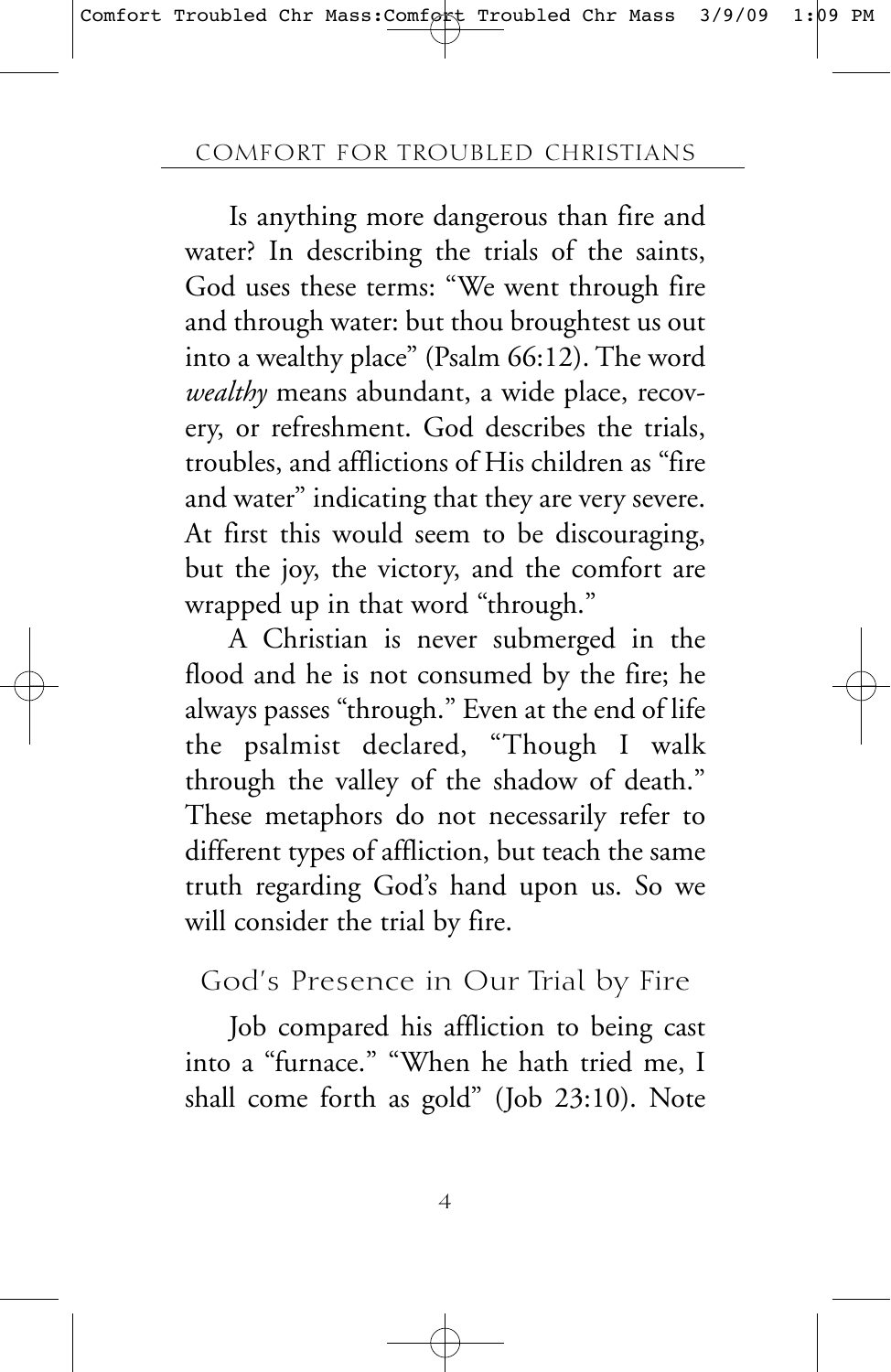the triumphant words "I shall come forth" ("through the fire"). It is one thing to testify after you have passed through the fire, but Job is still in the furnace. The heat is on, his boils shoot flashes of hot pain through his body, fever parches his lips, he scrapes his oozing boils with broken pieces of pottery. His head throbs with pain and his friends falsely accuse him, but he looks beyond his present fiery trial and shouts in vibrant, reassuring faith, "I shall come through."

Job saw himself "as gold" in the furnace. David saw the children of God "as silver" in the refiner's fire. "Thou hast tried us, as silver is tried" (Psalm 66:10). Malachi links both metals together in explaining divine chastening. "And he shall sit as a refiner and purifier of silver . . . and purge them as gold and silver" (Malachi 3:3). Why? Here is his answer, "that they may offer unto the Lord an offering in righteousness."

The divine method—"fire"

The divine motive—to "purge" and "purify"

The divine objective—our "righteousness"

There are five lessons we should and may learn from this refining and purging process.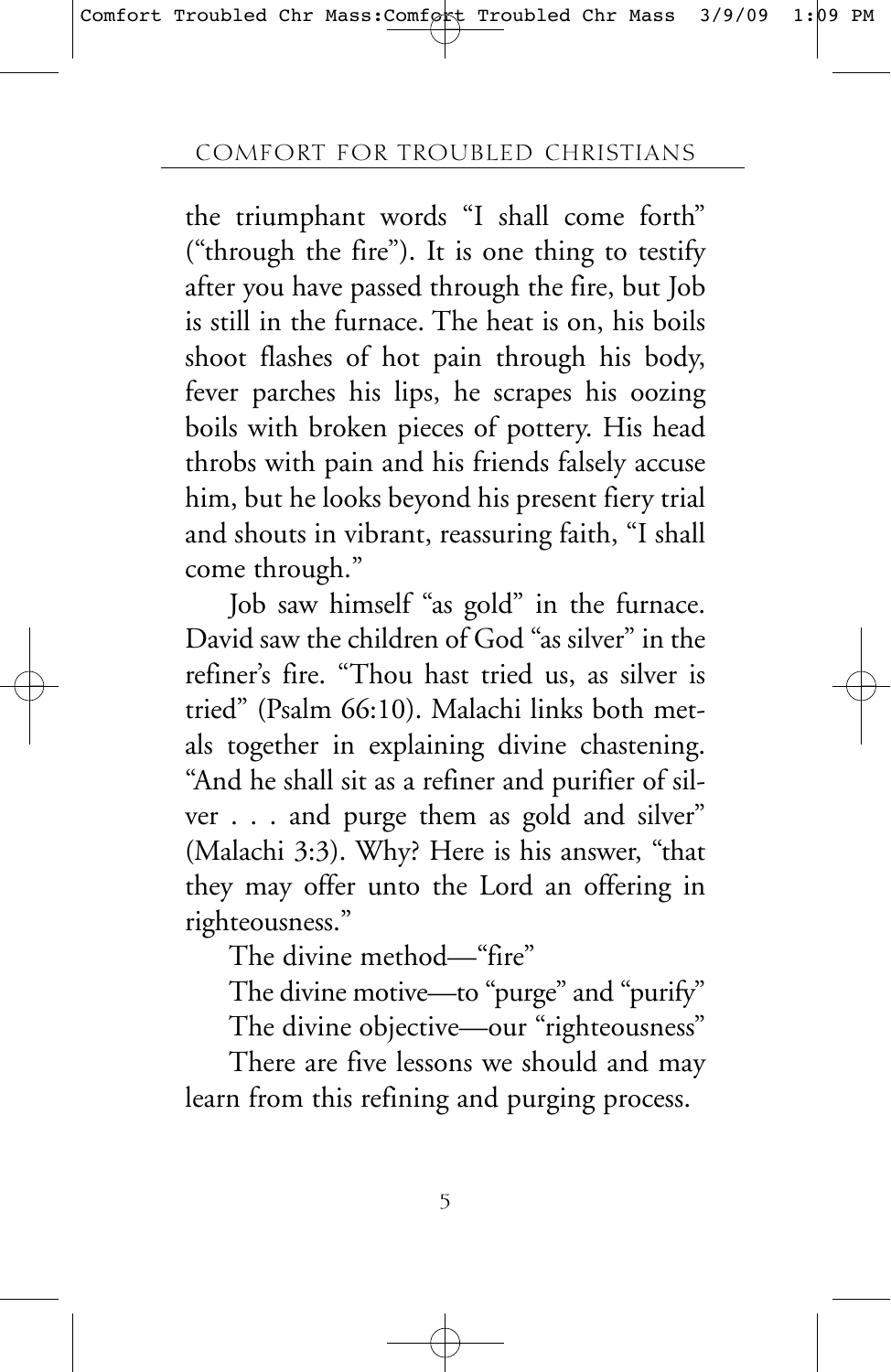## *He Cares*

"He shall . . . purge them as gold and silver" (Malachi 3:3). Never let Satan inject a doubt into your mind regarding God's love for you. Satan would take advantage of your present trial and grief to whisper in your ear that "God doesn't care." But He does—you are so precious in His sight that nothing but the terms "gold and silver" can describe His concern. If "gold" and "silver" are precious to the refiner, how much more precious we must be to God. He paid a price far more than "silver and gold" for our redemption. It cost Him the blood of His only begotten Son. By comparison He refers to "silver and gold" as "corruptible." God gave all He had, the atoning blood of His precious Son to purchase our redemption.

What a comfort this should be! We are His most prized possessions, and He will allow nothing to harm us. That thing that happened to you is His means of increasing the value of His precious property. This is accomplished by increasing its beauty and purity. If we were worthless objects, we would never know the heat of the refiner's fire or the touch of His skillful hand. Beloved, the next time you feel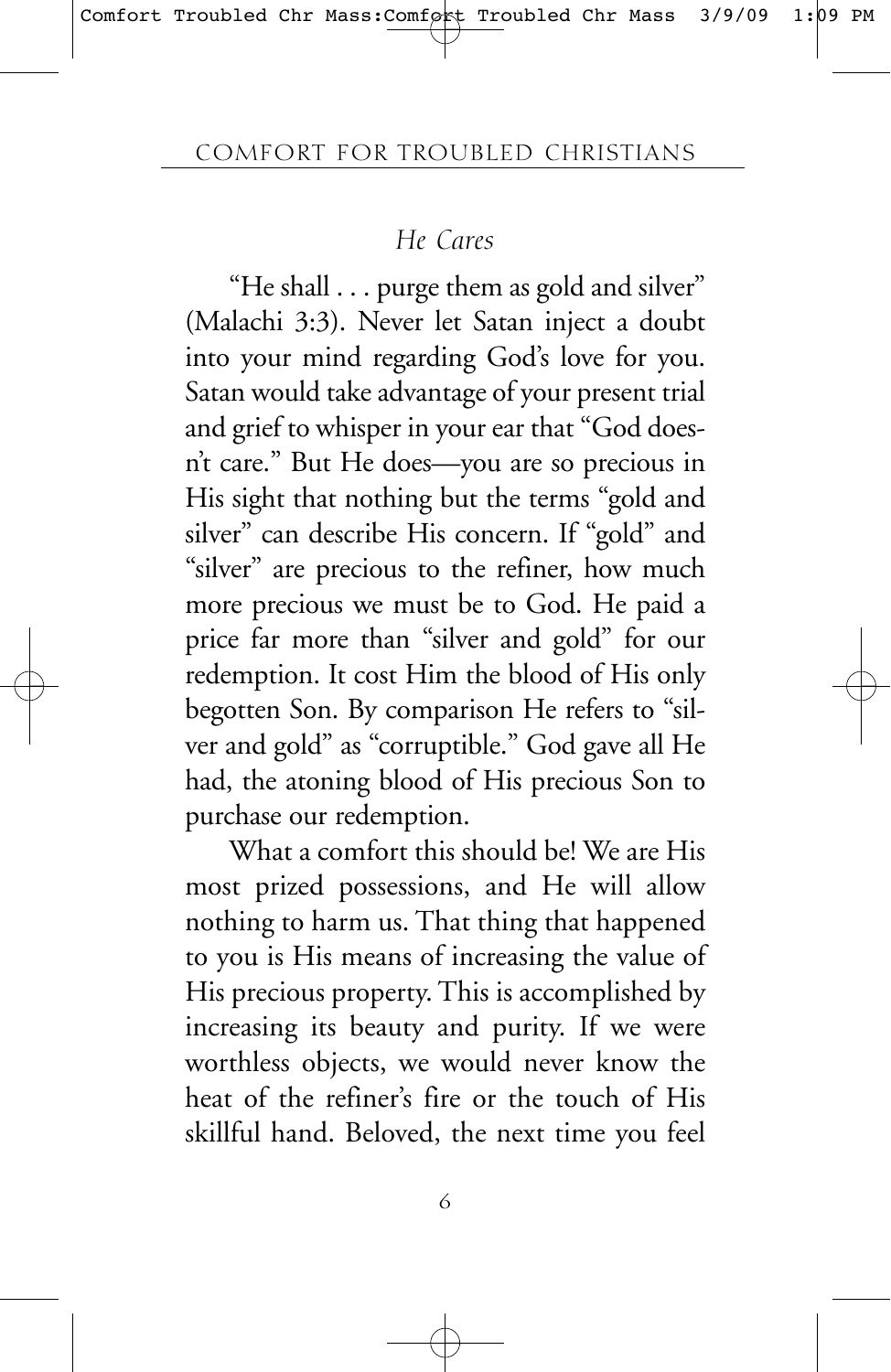the heat of a fiery trial, thank God. It is proof of your preciousness to Him. You are His blood-bought child, you belong to Him, you may be sure that He cares for His own.

## *He Cleanses*

"He shall sit . . . and purge them" (Malachi 3:3). Every Christian who has ever been drawn near to the Lord knows something of the sinfulness of his heart and the impurity of his life. The closer we are to Him, the more conscious we become of our sinfulness and of our unworthiness.

Paul calls it the "flesh" (Romans 7) and "the body of this death." It is the self in our lives, the carnality, the unholiness, and it dogs our footsteps all along the Christian pathway. Chastening is a divine means of answering our prayer for cleansing. Did you not pray for God to cleanse you? He answered by putting you in the fire. He is cleansing as "a refiner and purifier of silver." The "dross" in your life is being burned in the fire of affliction.

Spend a moment in solemn reflection. What is the "dross" in your life that needs to be purged? It may be arrogance, pride, love of praise, love of attention, self-will, stubbornness,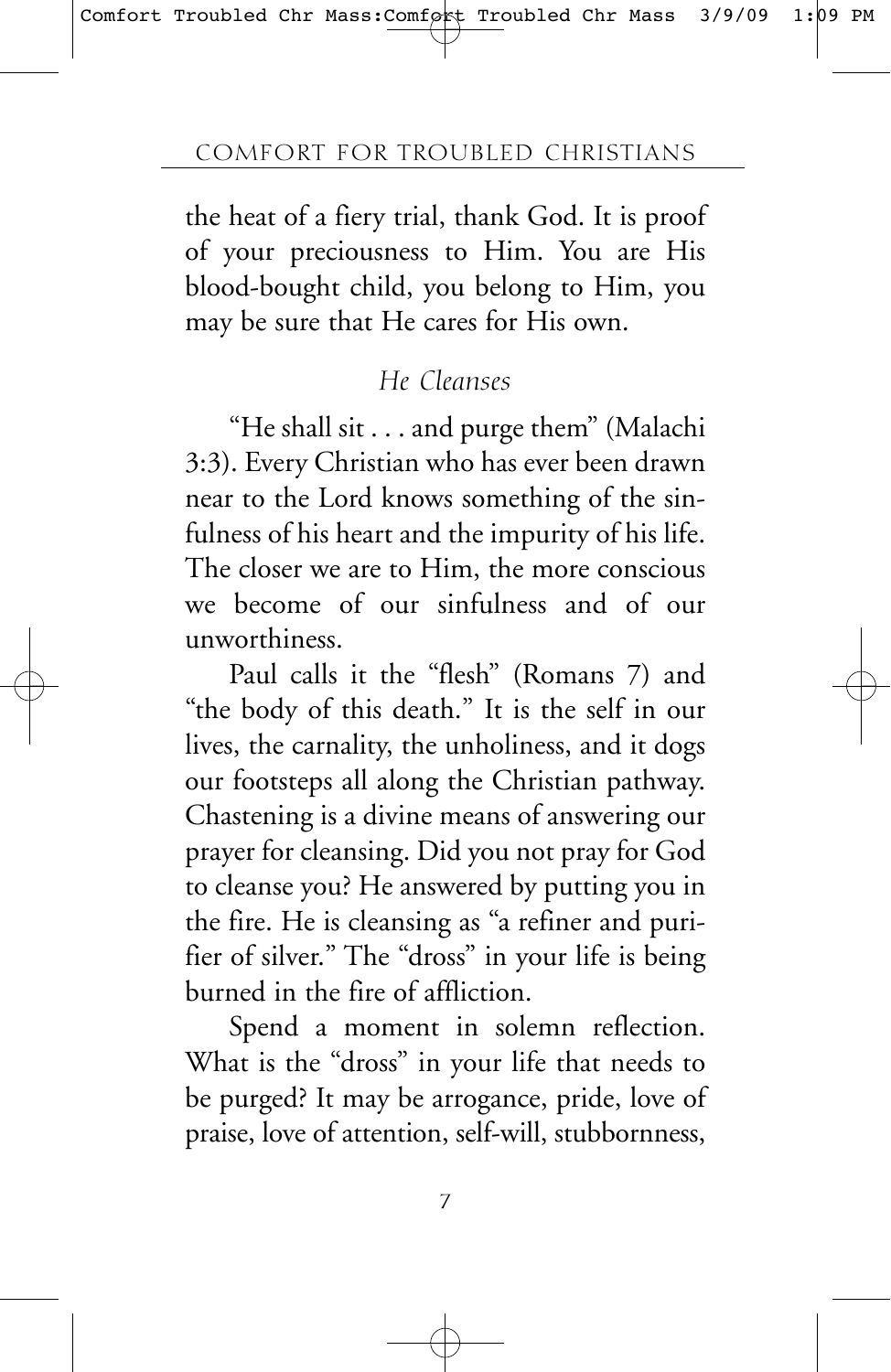an unteachable spirit, peevishness, immaturity, jealousy, anger, impatience, love of money, selfishness, or an unforgiving spirit. All such "dross" grieves the Holy Spirit who dwells within us, and so we must be "refined" and "purged." This means we must pass "through the fire," but there's some comfort for you here. The refiner has a purpose—it is not to destroy his precious gold and silver, but to consume the "dross" and bring out the beauty and purity of the gold. Fire cannot destroy the gold; it only melts it. Oh, how we need to be melted before God! When the gold is melted, the dross floats on the top and it is easy for the refiner to skim it off. How long since you have been melted?

The three unyielding Hebrews were cast into Nebuchadnezzar's fiery furnace. It was seven times hotter than usual. Please note that they went into the furnace fully clothed and securely bound, but when they came out, three things were apparent. Not a hair of their heads was singed. More than that—the fire burned off their bands; and more wonderful still—the Lord had walked with them in the fire.

The same three things happen to the Christian in the fiery trial.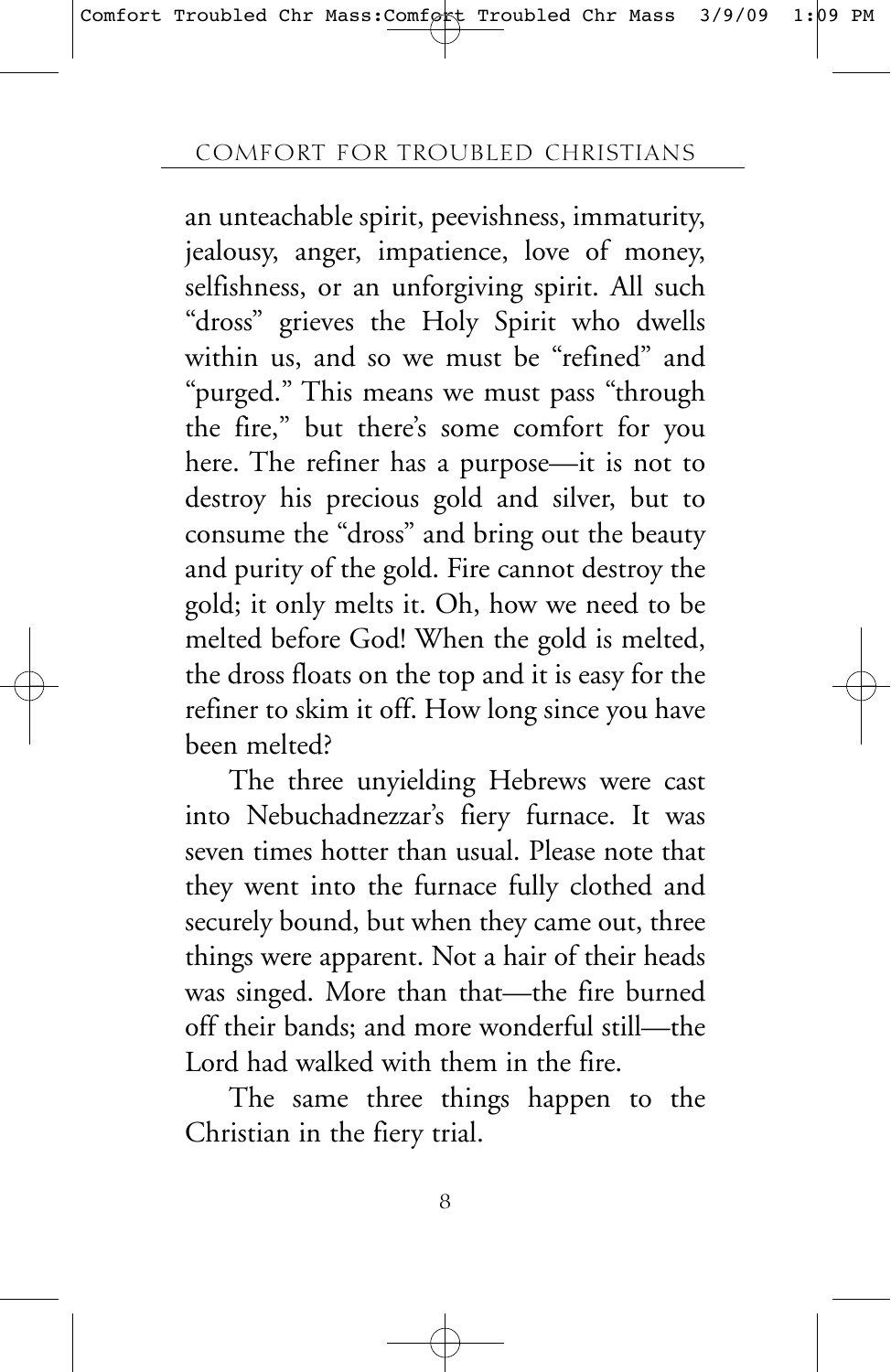- 1. First, he is never harmed by the fire. Can you tell me that you were ever harmed by God's chastening? Oh, this doesn't mean that it doesn't hurt, but always the hurt is for our good.
- 2. Second, the fire sets him free from the shackles of carnality that hindered. The most radiant Christians are the ones who have suffered the most.
- 3. Third, God's presence is very real and precious in the fire.

The next time you feel the heat from the fire of affliction thank God that He is consuming not you, but the "dross" out of your life, and that you shall come *"through the fire"* purified and cleansed.

## *He Comforts*

"And he shall sit as a refiner" (Malachi 3:3). This is a beautiful and comforting picture. The refiner never leaves his precious metal, but he sits by the fire and watches closely. He watches for that moment when the heat is sufficient to burn the dross and to leave the metal perfect. He knows just the right amount